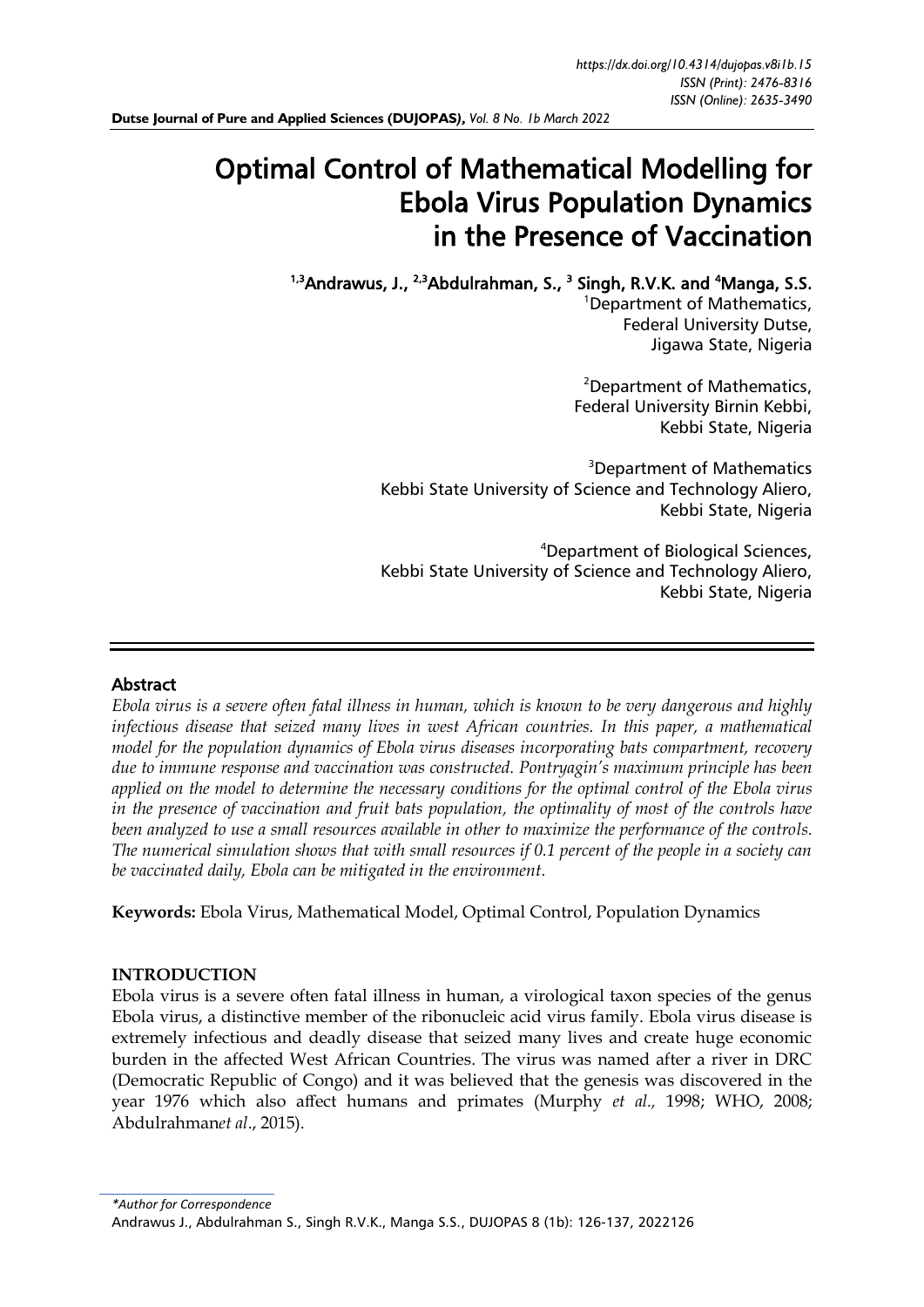Ebola virus is one of the most infectious diseases which claimed many lives in West Africa (Richards *et al.,* 2006; Stahelin, 2014 and Towner *et al*., 2006). The virus has caused so many deaths in West Africa particularly, in DRC (Formenty *et al*., 1999; Baron *et al.,* 1983 and Martini and Siegert, 1971). From 1976 to date not less than fifty thousand confirmed cases of Ebola virus cases have been witnessed in West African Countries. Of these, more than 66% died as a result of the virus (WHO, 2021).

Following the history of Ebola virus in the human population through animals to human transmission, human to human transmission by direct contact with body fluids/secretions of infected persons is identified to be the principal mode of transmission (WHO, 2019; LMH, 2015 and WHO, 2014). The incubation period of Ebola virus disease (EVD) varies from 2 to 21 days with an observed average of 8 to 10 days. First symptoms are the sudden onset of fever fatigue, muscle pain, headache and sore throat. This is followed by vomiting, diarrhea, rash, symptoms of impaired kidney and liver function, and in some cases, both internal and external bleeding (e.g. oozing from the gums, blood in the stools) (WHO,2021 and PAH & WHO, 2014). There is no risk of transmission during the incubation period. However, despite considerable efforts, it remains unclear how the Ebola virus disease (EVD) is maintained and transmitted in nature and how the index case (first patient) is infected (Berge *et al.*, 2017).

Bats are majorly recognized as a reservoir of Ebola virus (Rhoubari *et al.,* 2018:Leroy *et al.,*2005: Pourrut *et al.,*2009:Hayman, 2016). Leroy *et al*.(2005) suggest that, consumption of contaminated fruits by bodily fluids of infected bats is one of the modes of transmission (Rhoubari *et al.,* 2018). Many years ago, many mathematical models have been proposed and developed to describe the dynamics of EVD (Collins, 2015; Christie *et al.,* 2015: Espinoza *et al.,* 2015: Kalu *et al.,* 2016:Lekone and Finkenstadt, 2006: Rachah and Torres, 2017).

However, these models have primarily treatedhuman to human transmission. In addition, they do not take into account bats compartment, natural recovery due to immune response and vaccinated humans. For these mathematical and biological reasons, a global deterministic model for Ebola is proposed. This paper addressed only optimal control strategy on the formulated model.

# **1. Model formulation and basic properties**

A mathematical modelling for the transmission dynamics of EVD by incorporating vaccine was developed. The model is subdivided into nine (9) compartments and eleven (11) state variables, namely: Susceptible humans  $(S_h)$ ; Latently infected humans  $(L_h)$ ; Infectious humans  $(I_h)$ ; Isolated humans  $(J_h)$ ; Remove individuals due to permanent recovery from infection(R<sub>h</sub>); Ebola-induced death Dead bodies (humans) before burial (D<sub>h</sub>); Virus in the environment  $(V)$ ; Non carrier bats  $(N_b)$ ; carrier bats  $(C_b)$ ; Total population of humans  $(T_h)$  and Total population of bats  $(T_h)$ . The  $S_h$  compartment represents the at-risk humans that are prone to the disease. This compartment is generated from daily recruitment due to the birth and immigration given by  $\Lambda_h$ . They acquired infection and moved to  $L_h$ compartment through effective contact with humans in the  $I_h$ ,  $D_h$ , V compartment and carrier bats  $C_b$  compartment given by the term

$$
\lambda_h = \frac{\beta_1 (1 - \varepsilon)(I_h + \eta D_h)}{T_h} + \frac{\beta_2 (1 - \varepsilon)V}{T_h} + \frac{\beta_3 (1 - \varepsilon)C_h}{T_h} \tag{1}
$$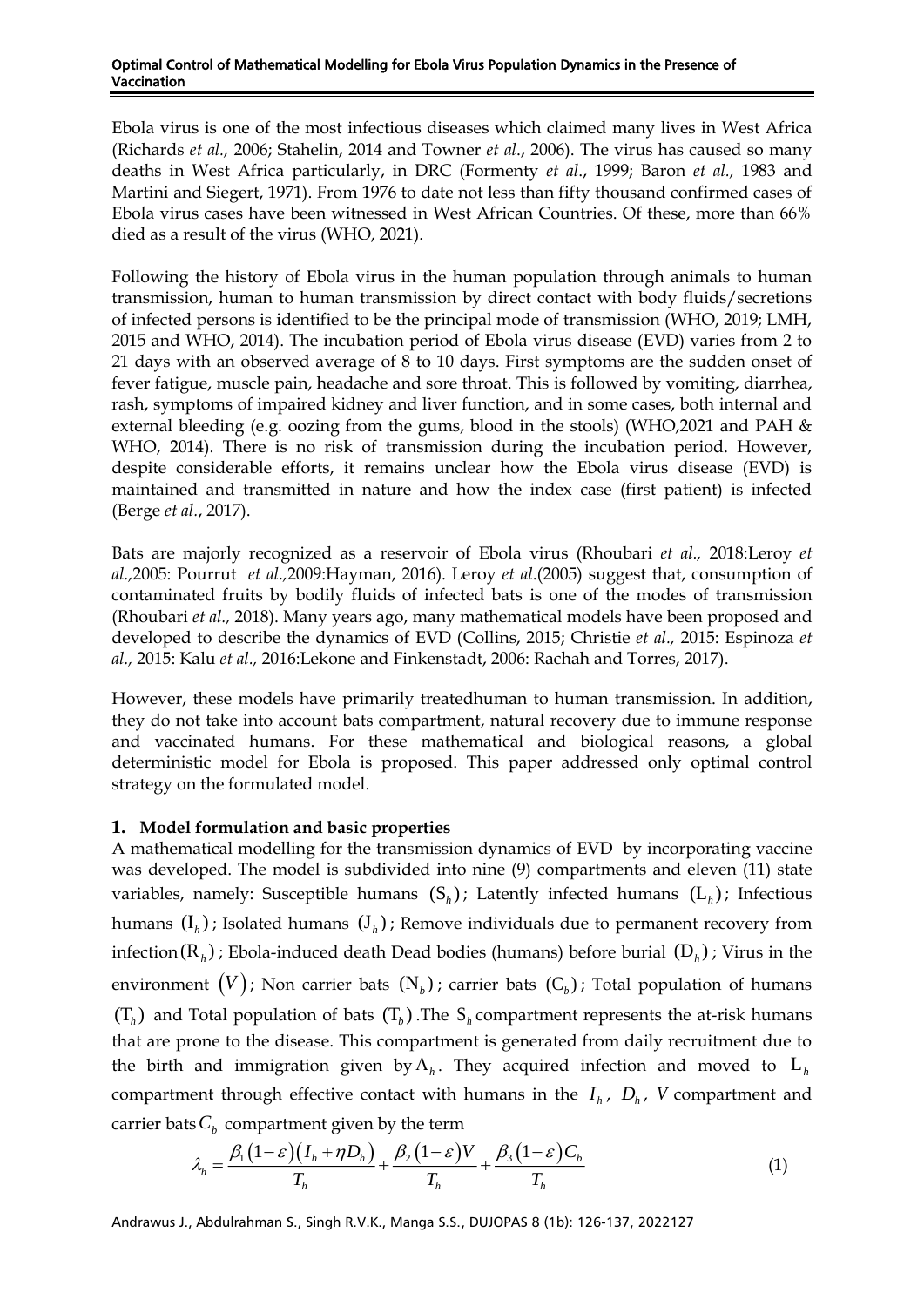The parameter  $\beta_1$ ,  $\beta_2$  and  $\beta_3$  are the effective contact rate (human), effective contact rate of virus in the environment to human and effective contact rate of carrier bats to human respectively.  $\eta$  is the modification parameter associated with reduced contact with the dead body (human) compare to infectious humans; and the term  $(1 - \varepsilon)$  reflect the impact of personal hygiene which is enhanced by public enlightenment campaign on Ebola transmission;  $0 < \varepsilon < 1$ . The compartment decrease due to vaccinated individuals at rate  $\rho$ . The L*<sup>h</sup>* compartment represents individuals that have been infected with the virus but have not yet developed clinical symptoms of Ebola and thus, cannot infect others. The compartment is generated from effective contact between  $S_h$  with  $I_h$ ,  $D_h$ ,  $V$  and  $C_b$  given by (1). They decrease at the rate  $\gamma$  due to natural recovery. They reduce at rate  $\sigma$  which is the progression rate. The  $I_h$  compartment represents the symptomatic individuals that are infected as well as infectious. The population is generated at rate  $\sigma$  from the  $L_h$ compartment due to development of clinical symptoms of Ebola by members of the *Lh* compartment. They diminished at rates  $\varphi$  and  $\delta_1$  due to isolation and disease induced dead rate respectively. The *h J* compartment represents the humans who have developed clinical symptoms and have been isolated to be given treatment. The compartment is generated from  $I_{\scriptscriptstyle h}$  at the rate  $\sigma$  and  $\varphi$  due to isolation. The compartment decreases at the rates  $\tau$  and  $\delta_{\scriptscriptstyle 2}$  due to treatment and disease-induced death rates respectively.

The *Rh* compartment represents humans that recovered from the disease and it is assumed possesses permanent immunity against the disease. The compartment is generated from *Lh* ,  $J_h$  and  $S_h$  at the rates  $\gamma$ ,  $\tau$  and  $\rho$  due to natural recovery, recovery due to treatment and vaccination rates respectively. The  $D_h$  compartment represents the dead bodies of those that die due to the disease from both  $J_h$  and  $I_h$  compartments. The class diminishes at the rate  $\phi$  due to proper burial and the natural death of human occurs in all the human classes (except  $D_h$ ) at the rate  $\mu_h$ . The V compartment represents the virus in the environment. This compartment is generated due to the virus shade by  $I_h$ ,  $D_h$  and  $C_b$  in the environment denoted by  $\alpha_1, \alpha_2$  and  $\alpha_3$  respectively. The class decreases due to natural death of virus  $\xi$ .

The  $N_b$  compartment represents the Non carrier bats. This compartment is generated from daily recruitment given by  $\Lambda_b$ . They acquired infection and moved to  $C_b$  compartment through effective contact with carrier bats in the  $C<sub>b</sub>$  compartment, given by the term

$$
\lambda_b = \frac{\beta_4 C_b}{T_b} + \frac{\beta_5 V}{T_b} \tag{2}
$$

where  $\beta_4$  and  $\beta_5$  effective contact rate bats to bats and effective contact rate of virus in the environment to bats respectively. The  $C<sub>b</sub>$  compartment represents the Carrier bats which are capable of transmitting the disease to humans and among themselves. The compartment is generated from effective contact between  $N_b$  with  $C_b$  given by (2) as explained earlier. Both the bats compartments diminish at the rate  $\delta_b$  and  $\mu_b$  death of bats due to hunting and bats' natural death rate in both the bats' classes. Considering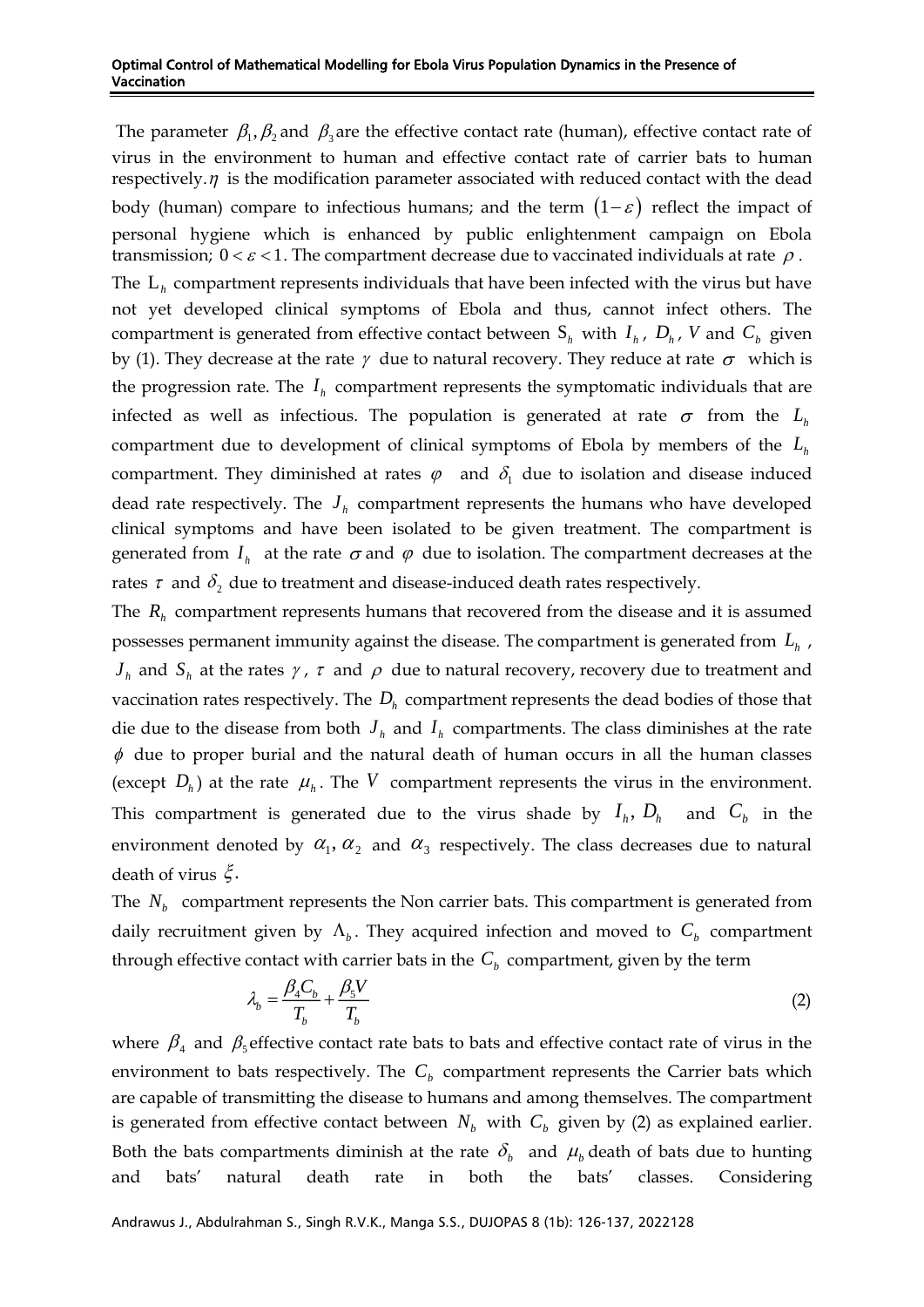alltheseassumptionsanddefinitionstogethergivesthefollowingequationfortherateofchangeoft hesusceptible human with respect to time.

$$
\frac{dS_h}{dt} = \Lambda_h - \lambda_h S_h - (\rho + \mu_h) S_h
$$
\n
$$
\frac{dL_h}{dt} = \lambda_h S_h - (\sigma + \gamma + q + \mu_h) L_h
$$
\n
$$
\frac{dQ_h}{dt} = qL_h - (\sigma + \mu_h) Q_h
$$
\n
$$
\frac{dI_h}{dt} = \sigma L_h - (\varphi + \delta_1 + \mu_h) I_h
$$
\n
$$
\frac{dI_h}{dt} = \sigma Q_h + \varphi I_h - (\tau + \delta_2 + \mu_h) J_h
$$
\n
$$
\frac{dR_h}{dt} = \gamma L_h + \rho S_h + \tau J_h - \mu_h R_h
$$
\n
$$
\frac{dD_h}{dt} = (\delta_1 + \mu_h) I_h + (\delta_2 + \mu_h) J_h - \varphi D_h
$$
\n
$$
\frac{dN_b}{dt} = \Lambda_b - \lambda_b N_b - (\delta_b + \mu_b) N_b
$$
\n
$$
\frac{dC_b}{dt} = \lambda_b N_b - (\delta_b + \mu_h) C_b
$$
\nwith  $T_h = S_h + L_h + Q_h + I_h + I_h + R_h + D_h$  and  $T_b = N_b + C_b$ 

#### **Optimal Control**

In this section Pontryagin's maximum principle have been applied on the model to determine the necessary conditions for optimal control of the EBV in the presence of vaccination and fruit bats population. A time dependent controls has been incorporated into the system (3) to determine the optimal strategy for controlling the disease. Hence we have

$$
\dot{S}_{h} = \Lambda_{h} - \frac{(1 - u_{1})(\beta_{1}(1 - \varepsilon)(I_{h} + \eta D_{h}) + \beta_{2}(1 - \varepsilon)V + \beta_{3}(1 - \varepsilon)C_{b})}{T_{h}}S_{h} - (\rho + \mu_{h} + u_{2})S_{h}
$$
\n
$$
\dot{L}_{h} = \frac{(1 - u_{1})(\beta_{1}(1 - \varepsilon)(I_{h} + \eta D_{h}) + \beta_{2}(1 - \varepsilon)V + \beta_{3}(1 - \varepsilon)C_{b})}{T_{h}}
$$
\n
$$
\dot{I}_{h} = \sigma L_{h} - (\varphi + \delta_{1} + \mu_{h})I_{h}
$$
\n
$$
\dot{J}_{h} = \varphi I_{h} - (\tau + \delta_{2} + \mu_{h} + u_{4})J_{h}
$$
\n
$$
\dot{R}_{h} = (\gamma + u_{3})L_{h} + (\rho + u_{2})S_{h} + (\tau + u_{4})J_{h} - \mu_{h}R_{h}
$$
\n
$$
\dot{D}_{h} = (\delta_{1} + \mu_{h})I_{h} + (\delta_{2} + \mu_{h})J_{h} - \phi D_{h}
$$
\n
$$
\dot{V} = \alpha_{1}I_{h} + \alpha_{2}D_{h} + \alpha_{3}C_{b} - \xi V
$$
\n
$$
\dot{N}_{b} = \Lambda_{b} - \frac{(1 - u_{3})(\beta_{4}C_{b} + \beta_{5}V)}{T_{b}}N_{b} - (\delta_{b} + \mu_{b})N_{b}
$$
\n
$$
\dot{C}_{b} = \frac{(1 - u_{5})(\beta_{4}C_{b} + \beta_{5}V)}{T_{b}}N_{b} - (\delta_{b} + \mu_{b})C_{b}
$$

For this we consider the objective functional to be minimized as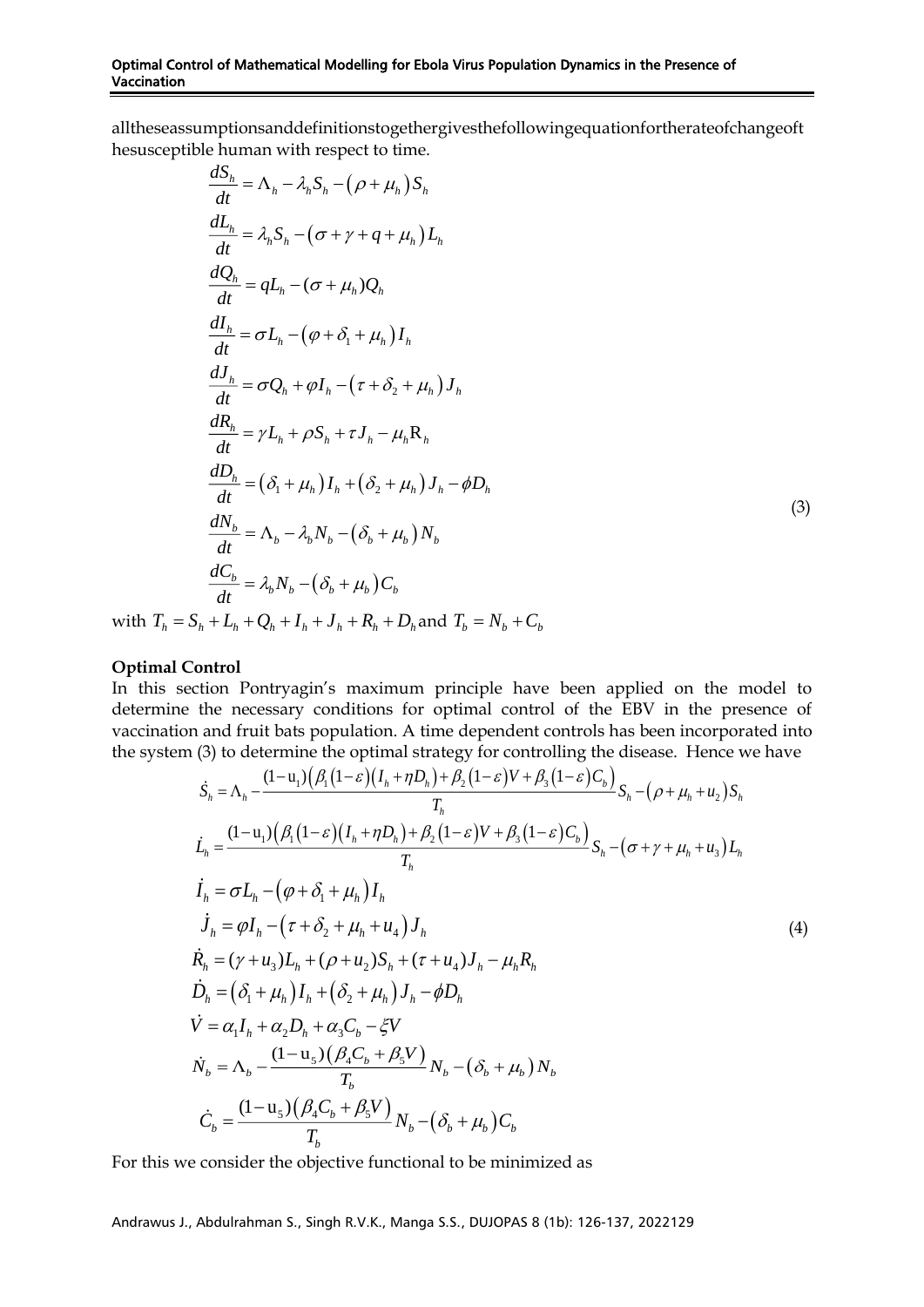$$
G(u_1, u_2, u_3, u_4, u_5) = \int_0^t \left[ z_1 I_h + z_2 J_h + z_3 D_h + z_4 C_b + A u_1^2 + B u_2^2 + C u_3^2 + D u_4^2 + E u_5^2 \right] dt
$$
 (5)

The optimal control functions  $u_1(t)$ ,  $u_2(t)$ ,  $u_3(t)$ ,  $u_4(t)$  and  $u_5(t)$  are bounded, Lebesque integrable functions, since control parameters are usually between zero and one. The control  $u_1(t)$  and  $u_5(t)$  signify the effort in preventing Ebola virus disease in humans and bats population respectively, while  $(1 - u_1(t))$  and  $(1 - u_s(t))$  signify the false effort in preventing Ebola virus disease in humans and bats population respectively. The control on vaccination of susceptible humans  $u_2(t)$  satisfies  $0 \le u_2 \le g_3$  where  $g_3$  is the vaccine efficacy used on susceptible humans. The control on natural recovery rate of latently infected humans  $u_{3}\big(t\big)$ satisfies  $0 \le u_3 \le g_4$ , where  $g_4$  is the efficacy of immunity booster and the control on the treatment of isolated humans  $u_4$  (t) satisfies  $0 \le u_4 \le g_5$ , where  $g_5$  is the drug efficacy use for treatment of isolated humans. Our control problem involves a situation in which the number of EBV infected humans, bats and the cost of applying prevention and treatment controls  $u_1$ (t),  $u_2$ (t),  $u_3$ (t),  $u_4$ (t) and  $u_5$ (t) are minimized subject to the system (5).

 $t_f$  is the final time and coefficient  $z_1$ ,  $z_2$ ,  $z_3$ ,  $z_4$ , A, B, C, D, E are the balancing cost factors due to scales and importance of the nine parts of the objective function. We seek to find an optimal control  $u_1^*$ ,  $u_2^*$ ,  $u_3^*$ ,  $u_4^*$  and  $u_5^*$  such that

$$
G(u_1^*, u_2^*, u_3^*, u_4^*, u_5^*) = \min\left\{G(u_1, u_2, u_3, u_4, u_5)|u_1, u_2, u_3, u_4, u_5 \in \Omega\right\}
$$
(6)

where

 $\Omega = \{ (u_1, u_2, u_3, u_4, u_5) \text{ such that } u_1, u_2, u_3, u_4, u_5 \text{ are measurable with } 1$  $0 \le u_1 \le 1, 0 \le u_5 \le 1$ ,  $0 \le u_2 \le g_3$ ,  $0 \le u_3 \le g_4$ , and  $0 \le u_4 \le g_5$ , for  $t \in [0, t_f]$  is the control set.

The necessary condition that an optimal control solution must satisfy come from the Pontryagin *et. al.* (1986) maximum principle. Pontryagin *et. al.* (1986) converts (4) and (5) into a problem of minimizing point wise a Hamiltonian H with respect to  $u_1$ ,  $u_2$ ,  $u_3$ ,  $u_4$  and  $u_5$ .

$$
H = z_{1}I_{h} + z_{2}J_{h} + z_{3}D_{h} + z_{1}C_{b} + Au_{1}^{2} + Bu_{2}^{2} + Cu_{3}^{2} + Du_{4}^{2} + Eu_{5}^{2}
$$
  
+  $\lambda_{1} \left\{ \Lambda_{h} - \frac{(1 - u_{1})(\beta_{1}(1 - \varepsilon)(I_{h} + \eta D_{h}) + \beta_{2}(1 - \varepsilon)V + \beta_{3}(1 - \varepsilon)C_{b})}{T_{h}} S_{h} - (\rho + \mu_{h} + u_{2})S_{h} \right\}$   
+  $\lambda_{2} \left\{ \frac{(1 - u_{1})(\beta_{1}(1 - \varepsilon)(I_{h} + \eta D_{h}) + \beta_{2}(1 - \varepsilon)V + \beta_{3}(1 - \varepsilon)C_{b})}{T_{h}} S_{h} - (\sigma + \gamma + \mu_{h} + u_{3})L_{h} \right\}$   
+  $\lambda_{3} \left\{ \sigma L_{h} - (\varphi + \delta_{1} + \mu_{h})I_{h} \right\} + \lambda_{4} \left\{ \varphi I_{h} - (\tau + \delta_{2} + \mu_{h} + u_{4})J_{h} \right\}$   
+  $\lambda_{5} \left\{ (\gamma + u_{3})L_{h} + (\rho + u_{2})S_{h} + (\tau + u_{4})J_{h} - \mu_{h}R_{h} \right\} + \lambda_{6} \left\{ (\delta_{1} + \mu_{h})I_{h} + (\delta_{2} + \mu_{h})J_{h} - \varphi D_{h} \right\}$   
+  $\lambda_{7} \left\{ \alpha_{1}I_{h} + \alpha_{2}D_{h} + \alpha_{3}C_{h} - \xi V \right\} + \lambda_{8} \left\{ \Lambda_{h} - \frac{(1 - u_{5})(\beta_{4}C_{h} + \beta_{5}V)}{T_{h}} N_{h} - (\delta_{h} + \mu_{h})N_{h} \right\}$   
+  $\lambda_{9} \left\{ \frac{(1 - u_{5})(\beta_{4}C_{h} + \beta_{5}V)}{T_{h}} - (\delta_{h} + \mu_{h})C_{h} \right\}$ 

where  $\lambda_1, \lambda_2, \lambda_3, \lambda_4, \lambda_5, \lambda_6, \lambda_7, \lambda_8$  and  $\lambda_9$  are the adjoin variables or co-state variables. The system of equations is found by taking the appropriate partial derivatives of the Hamiltonian (7) with respect to the associated state variable.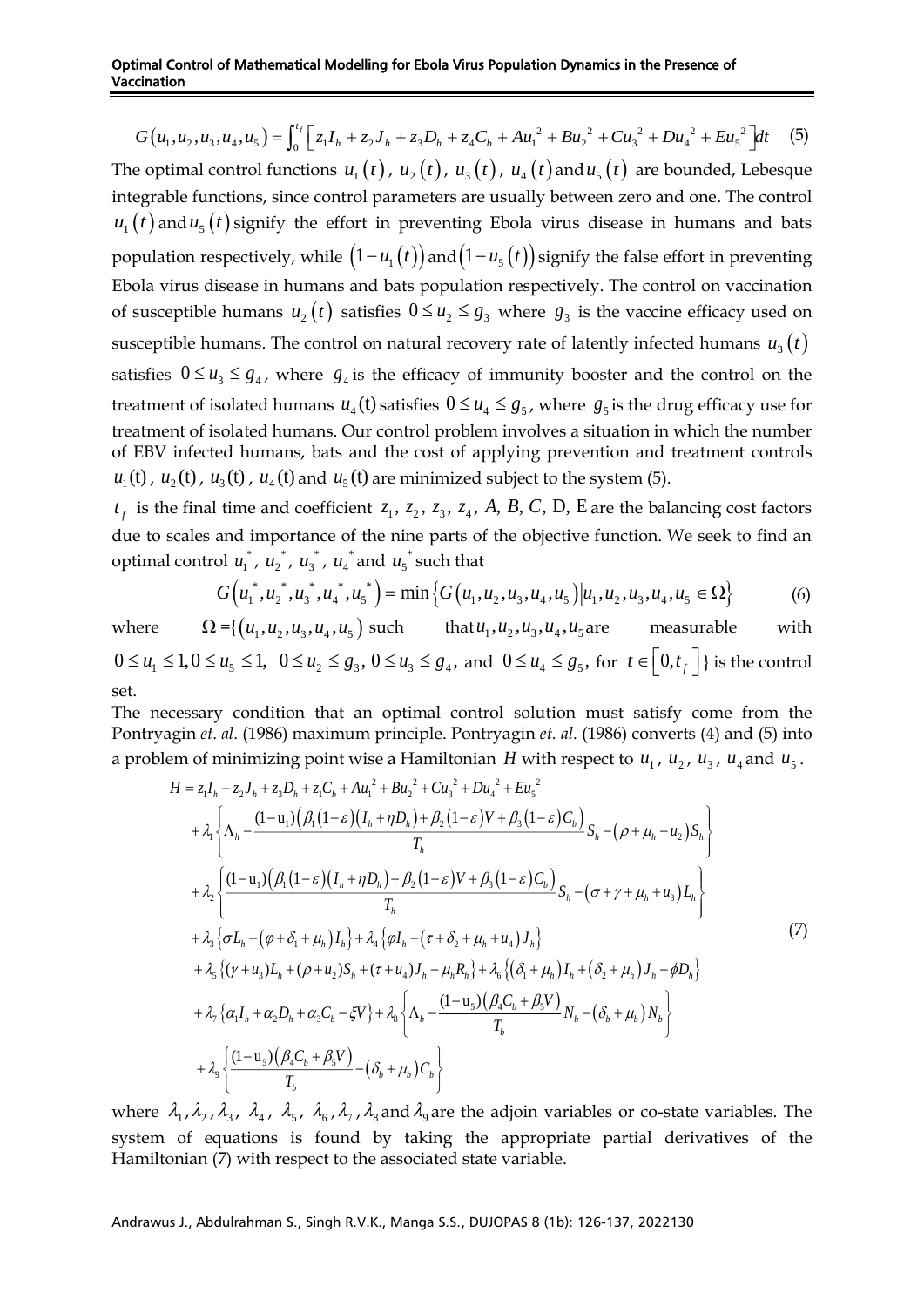**Theorem 1:** Given optimal controls  $u_1^*, u_2^*, u_3^*, u_4^*, u_5^*$  and solutions  $S_h, L_h, I_h, J_h, R_h, D_h, V$ ,  $N_b$ ,  $C_b$  of the corresponding state system (4) and (5) that minimize  $G(u_1, u_2, u_3, u_4, u_5)$  over  $\Omega$  . Then there exists adjoint variable  $\,\lambda_1^{}$  ,  $\lambda_2^{}$  ,  $\lambda_3^{}$  ,  $\,\lambda_4^{}$  ,  $\,\lambda_5^{}$  ,  $\,\lambda_6^{}$  ,  $\lambda_7^{}$  ,  $\lambda_8^{}$  and  $\lambda_9^{}$  satisfying.

$$
\frac{d\lambda_i}{dt} = -\frac{\delta H}{\delta j} \tag{8}
$$

where  $j = S_h, L_h, I_h, J_h, R_h, D_h, V, N_h, C_h, N_h, C_h$ ,  $i = 1, 2, 3, \dots, 9$  and with transversality condition ere  $j = S_h$ ,  $L_h$ ,  $I_h$ ,  $J_h$ ,  $R_h$ ,  $D_h$ ,  $V$ ,  $N_b$ ,  $C_b$ ,  $N_b$ ,  $C_b$ ,  $i = 1, 2, 3, ..., 9$  and with transversality<br>dition<br> $\lambda_1(t_f) = \lambda_2(t_f) = \lambda_3(t_f) = \lambda_4(t_f) = \lambda_5(t_f) = \lambda_6(t_f) = \lambda_7(t_f) = \lambda_8(t_f) = \lambda_9(t_f) = 0$  (9)

$$
\lambda_1(t_f) = \lambda_2(t_f) = \lambda_3(t_f) = \lambda_4(t_f) = \lambda_5(t_f) = \lambda_6(t_f) = \lambda_7(t_f) = \lambda_8(t_f) = \lambda_9(t_f) = 0 \tag{9}
$$

and

$$
u_1^* = \min\left\{1, \max\left(0, \frac{(1-u_1)(\beta_1(1-\varepsilon)(I_h + \eta D_h) + \beta_2(1-\varepsilon)V + \beta_3(1-\varepsilon)C_h)}{2AT_h}\right)(\lambda_2 - \lambda_1)\right\}
$$
  
\n
$$
u_2^* = \min\left\{1, \max\left(0, \frac{(\lambda_6 - \lambda_1)S_h}{2B}\right)\right\}
$$
  
\n
$$
u_3^* = \min\left\{1, \max\left(0, \frac{(\lambda_6 - \lambda_2)L_h}{2C}\right)\right\}
$$
  
\n
$$
u_4^* = \min\left\{1, \max\left(0, \frac{(\lambda_6 - \lambda_3)J_h}{2D}\right)\right\}
$$
  
\n
$$
u_5^* = \min\left\{1, \max\left(0, \frac{(\beta_4C_h + \beta_5V)(\lambda_9 - \lambda_8)N_h}{2ET_h}\right)\right\}
$$
  
\n(10)

**Proof:** Corrollary 4.1 of Feming and Rishel (1975) gives the existence of an optimal control due to the convexity of the integrand of G with respect to  $u_1, u_2, u_3, u_4$  and  $u_5$  a prior boundedness of the state solutions and the Lipschitz property of the state system with respect to the state variables. The differential equation governing the adjoint variables are obtained by differentiation of the Hamiltonian function, evaluated at the optimal control. Then the adjoint equations can be written as

$$
\frac{d\lambda_1}{dt} = -\frac{\delta H}{\delta S_h} = \lambda_1 \left(\rho + \mu_h + u_2\right) - \frac{(1 - u_1)\left(\beta_1\left(1 - \varepsilon\right)\left(I_h + \eta D_h\right) + \beta_2\left(1 - \varepsilon\right)V + \beta_3\left(1 - \varepsilon\right)C_b\right)}{T_h} \left(\lambda_2 - \lambda_1\right) + \frac{(1 - u_1)\left(\beta_1\left(1 - \varepsilon\right)\left(I_h + \eta D_h\right) + \beta_2\left(1 - \varepsilon\right)V + \beta_3\left(1 - \varepsilon\right)C_b\right)}{T_h} \left(\lambda_2 - \lambda_1\right) - \lambda_2\left(\rho + u_2\right) \tag{11}
$$

$$
-\frac{(\beta_4 C_b + \beta_5 V) N_b (1 - u_5)(\lambda_9 - \lambda_8)}{T_b^2}
$$
  
\n
$$
\frac{d\lambda_2}{dt} = -\frac{\delta H}{\delta L_h} = \frac{(1 - u_1)(\beta_1 (1 - \varepsilon)(I_h + \eta D_h) + \beta_2 (1 - \varepsilon)V + \beta_3 (1 - \varepsilon)C_b) S_h (\lambda_2 - \lambda_1)}{T_h^2}
$$
  
\n
$$
+ \lambda_2 (q + \gamma + \sigma + \mu_h + u_3) - \lambda_6 (\gamma + u_3) + \frac{(\beta_4 C_b + \beta_5 V) N_b (1 - u_5)(\lambda_9 - \lambda_8)}{T_b^2}
$$
\n(12)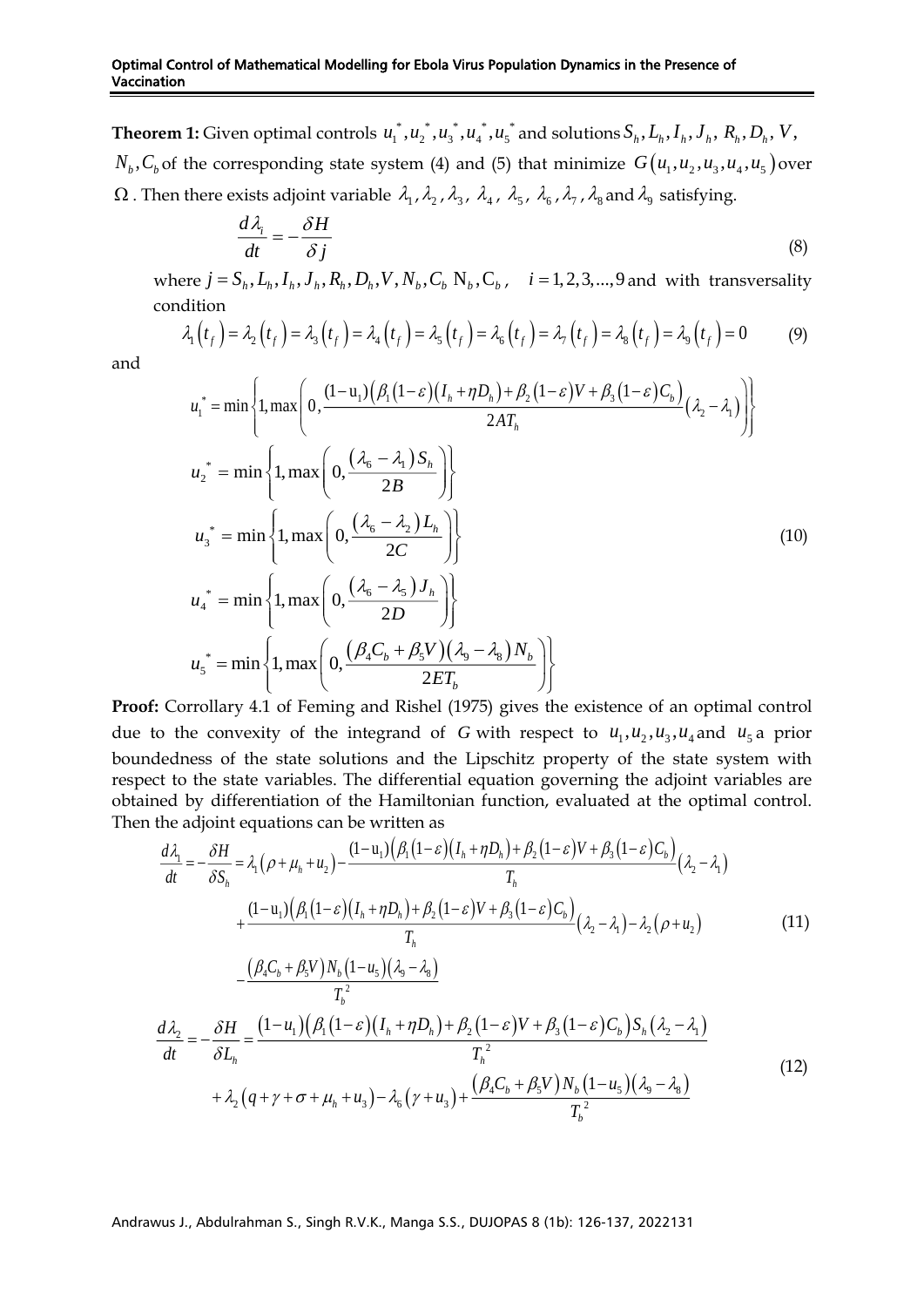$$
\frac{d\lambda_3}{dt} = -\frac{\delta H}{\delta I_h} = -z_1 + \frac{(1 - u_1)(\beta_1(1 - \varepsilon)(I_h + \eta D_h) + \beta_2(1 - \varepsilon)V + \beta_3(1 - \varepsilon)C_h)S_h(\lambda_2 - \lambda_1)}{T_h^2}
$$

$$
-\frac{\beta_1 S_h(1 - u_1)(1 - \varepsilon)(\lambda_2 - \lambda_1)}{T} + \lambda_4(\varphi + \delta_1 + \mu_h) - \lambda_7(\delta_1 + \mu_h)
$$
(13)

$$
T_{h} + \frac{(\beta_{4}C_{b} + \beta_{5}V)N_{b}(1-u_{5})(\lambda_{9} - \lambda_{8})}{T_{b}^{2}}
$$
  
\n
$$
\frac{d\lambda_{4}}{dt} = -\frac{\delta H}{\delta J_{h}} = -z_{2} + \frac{(1-u_{1})(\beta_{1}(1-\varepsilon)(I_{h} + \eta D_{h}) + \beta_{2}(1-\varepsilon)V + \beta_{3}(1-\varepsilon)C_{b})S_{h}(\lambda_{2} - \lambda_{1})}{T_{h}^{2}}
$$
\n(8. C + 8. V) N. (1 - u)(3 - 3) (14)

$$
+ \lambda_5 \left( \tau + \delta_2 + \mu_h + u_4 \right) - \lambda_6 \left( \tau + u_4 \right) - \lambda_7 \left( \delta_2 + \mu_h \right) + \frac{\left( \beta_4 C_b + \beta_5 V \right) N_b \left( 1 - u_5 \right) \left( \lambda_9 - \lambda_8 \right)}{T_b^2}
$$

$$
\frac{d\lambda_{5}}{dt} = -\frac{\delta H}{\delta R_{h}} = -z_{3} + \frac{(1 - u_{1})(\beta_{1}(1 - \varepsilon)(I_{h} + \eta D_{h}) + \beta_{2}(1 - \varepsilon)V + \beta_{3}(1 - \varepsilon)C_{b})S_{h}(\lambda_{2} - \lambda_{1})}{T_{h}^{2}} - \frac{\beta_{1}S_{h}(1 - u_{1})\eta(1 - \varepsilon)(\lambda_{2} - \lambda_{1})}{T_{h}} + \frac{(\beta_{4}C_{b} + \beta_{5}V)N_{b}(1 - u_{5})(\lambda_{9} - \lambda_{8})}{T_{h}^{2}}
$$
\n(15)

 $T_{\rm r}$  and  $T_{\rm r}$  and  $T_{\rm r}$ 

$$
\frac{T_h}{dt} = -\frac{\delta H}{\delta D_h} = \frac{(1 - u_1)(\beta_1(1 - \varepsilon)(I_h + \eta D_h) + \beta_2(1 - \varepsilon)V + \beta_3(1 - \varepsilon)C_b)S_h(\lambda_2 - \lambda_1)}{T_h^2} + \frac{\beta_3(1 - \varepsilon)C_b N_h(1 - u_5)(\lambda_9 - \lambda_8)}{T_h^2} + \lambda_6\mu_h
$$
\n(16)

$$
\frac{d\lambda_7}{dt} = -\frac{\delta H}{\delta V} = \frac{(1 - u_1)(\beta_1(1 - \varepsilon)(I_h + \eta D_h) + \beta_2(1 - \varepsilon)V + \beta_3(1 - \varepsilon)C_h)S_h(\lambda_2 - \lambda_1)}{T_h^2} + \frac{\beta_2(1 - \varepsilon)C_h N_h(1 - u_5)(\lambda_8 - \lambda_7)}{T_h^2} - \frac{\beta_5C_h(1 - u_5)(\lambda_9 - \lambda_8)}{T_h^2} + \lambda_7\xi
$$
\n(17)

$$
\frac{d\lambda_{s}}{dt} = -\frac{\delta H}{\delta N_{b}} = -\frac{(\beta_{4}C_{b} + \beta_{5}V)(1 - u_{5})(\lambda_{9} - \lambda_{8})}{T_{b}} + \lambda_{8}(\delta_{b} + \mu_{b})
$$
\n(18)

$$
\frac{d\lambda_{9}}{dt} = -\frac{\delta H}{\delta C_{b}} = -z_{4} - \frac{(\beta_{4}C_{b} + \beta_{5}V)(1 - u_{5})(\lambda_{9} - \lambda_{8})}{T_{b}} + \lambda_{9}(\delta_{b} + \mu_{h})
$$
(19)

Solving for  $u_1^*, u_2^*, u_3^*, u_4^*$  and  $u_5^*$  subject to the constraints, the characterization (11)-(19) be solved

$$
0 = \frac{\delta H}{\delta u_1} = 2A u_1^* - \frac{\left(\beta_1 (1-\varepsilon)(I_h + \eta D_h) + \beta_2 (1-\varepsilon)V + \beta_3 (1-\varepsilon)C_b\right) S_h (\lambda_2 - \lambda_1)}{T_h} \tag{20}
$$

$$
0 = \frac{\delta H}{\delta u_2} = 2B u_2^* - \left(\lambda_6 - \lambda_1\right) S_h \tag{21}
$$

$$
0 = \frac{\delta H}{\delta u_3} = 2Cu_3^* - \left(\lambda_6 - \lambda_2\right)L_h
$$
\n(22)

$$
0 = \frac{\delta H}{\delta u_4} = 2D u_4^* - (\lambda_6 - \lambda_5) J_h
$$
 (23)

$$
0 = \frac{\delta H}{\delta u_5} = 2E u_5^* - \frac{\left(\beta_4 C_b + \beta_5 V\right) N_b \left(\lambda_9 - \lambda_8\right)}{T_b} \tag{24}
$$

Solving for  $u_1^*, u_2^*, u_3^*, u_4^*$  and  $u_5^*$  from (20)-(24) we obtain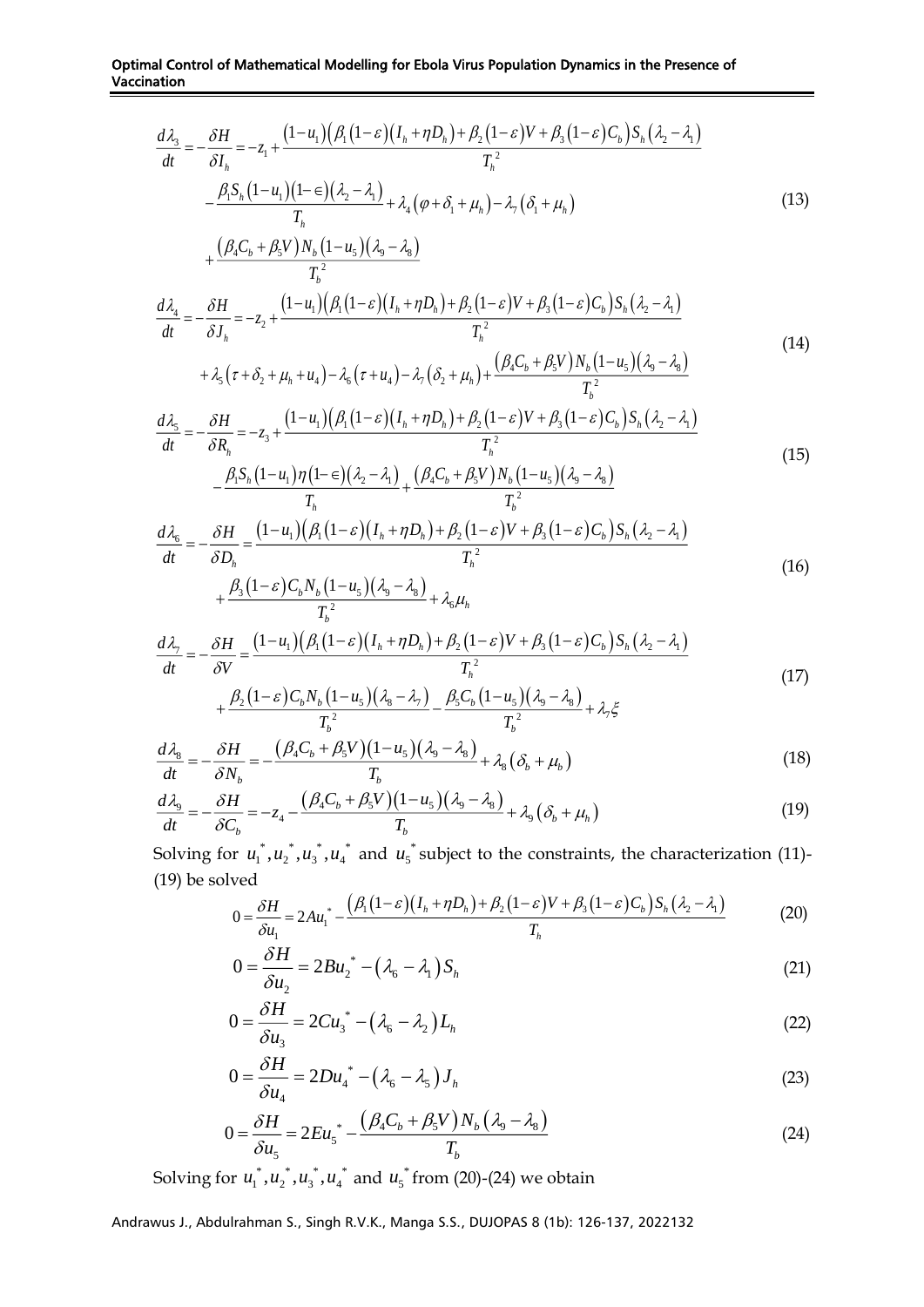$$
u_1^* = \frac{(\beta_1(1-\varepsilon)(I_h + \eta D_h) + \beta_2(1-\varepsilon)V + \beta_3(1-\varepsilon)C_h)S_h(\lambda_2 - \lambda_1)}{2AT_h}
$$
(25)

$$
u_2^* = \frac{(\lambda_6 - \lambda_1)S_h}{2B} \tag{26}
$$

$$
u_3^* = \frac{\left(\lambda_6 - \lambda_2\right)L_h}{2C} \tag{27}
$$

$$
u_4^* = \frac{\left(\lambda_6 - \lambda_5\right)J_h}{2D} \tag{28}
$$

$$
u_s^* = \frac{\left(\beta_4 C_b + \beta_5 V\right)\left(\lambda_9 - \lambda_8\right) N_b}{2 E T_b} \tag{29}
$$

by standard control arguments involving the bounds on the controls, we conclude

$$
u_i^* = \begin{cases} 0 & \text{if } \xi_i^* \le 0 \\ \xi_i^* & \text{if } \xi_i^* < 1 \\ 1 & \text{if } \xi_i^* \ge 0 \end{cases} \tag{30}
$$

for  $i = 1, 2, 3, 4, 5$  and where

$$
\xi_1^* = \frac{\left(\beta_1\left(1-\varepsilon\right)\left(I_h + \eta D_h\right) + \beta_2\left(1-\varepsilon\right)V + \beta_3\left(1-\varepsilon\right)C_b\right)S_h\left(\lambda_2 - \lambda_1\right)}{2AT_h} \tag{31}
$$

$$
\xi_2^* = \frac{\left(\lambda_6 - \lambda_1\right)S_h}{2B} \tag{32}
$$

$$
\xi_3^* = \frac{\left(\lambda_6 - \lambda_2\right)L_h}{2C} \tag{33}
$$

$$
\xi_4^* = \frac{\left(\lambda_6 - \lambda_5\right)J_h}{2D} \tag{34}
$$

$$
\xi_5^* = \frac{\left(\beta_4 C_b + \beta_5 V\right) \left(\lambda_9 - \lambda_8\right) N_b}{2 E T_b} \tag{35}
$$

Hence the prove.

# **Table 1. Baseline numerical values for the parameters of system (3)**

| Parameter                       | Value(per day)   | Source(s)                                                         |
|---------------------------------|------------------|-------------------------------------------------------------------|
| $\beta_1, \beta_2, \beta_3$     | 0.9, 0.7, 0.8    | Estimated from Abdulrahman (2016)                                 |
| $\beta_4, \beta_5$              | 0.5, 0.6         | Estimated from Berge et al. (2018)                                |
| $\delta_1, \delta_2$            | 0.04227,0.027855 | Safi and Gumel, 2011; Leung et al.,2004;<br>Chowell et al. (2004) |
| $\delta_{\scriptscriptstyle b}$ | 0.00014          | Berge et al. (2018)                                               |
| γ                               | 0.03521          | Safi and Gumel (2011)                                             |
| $\varphi$                       | (0,1)            | Control parameter                                                 |
| σ                               | 0.1              | Gumel et al. (2014)                                               |
| τ                               | (0,1)            | Control parameter                                                 |
| η                               | 0.25             | Berge et al. (2018)                                               |
| $\mathcal E$                    | (0,1)            | Control parameter                                                 |
| $\alpha_1, \alpha_2, \alpha_3$  | 0.11, 0.21, 0.25 | Assumed                                                           |
| $\rho$                          | (0,1)            | Control parameter                                                 |
| q                               | (0,1)            | Control parameter                                                 |
| φ                               | (0,1)            | Control parameter                                                 |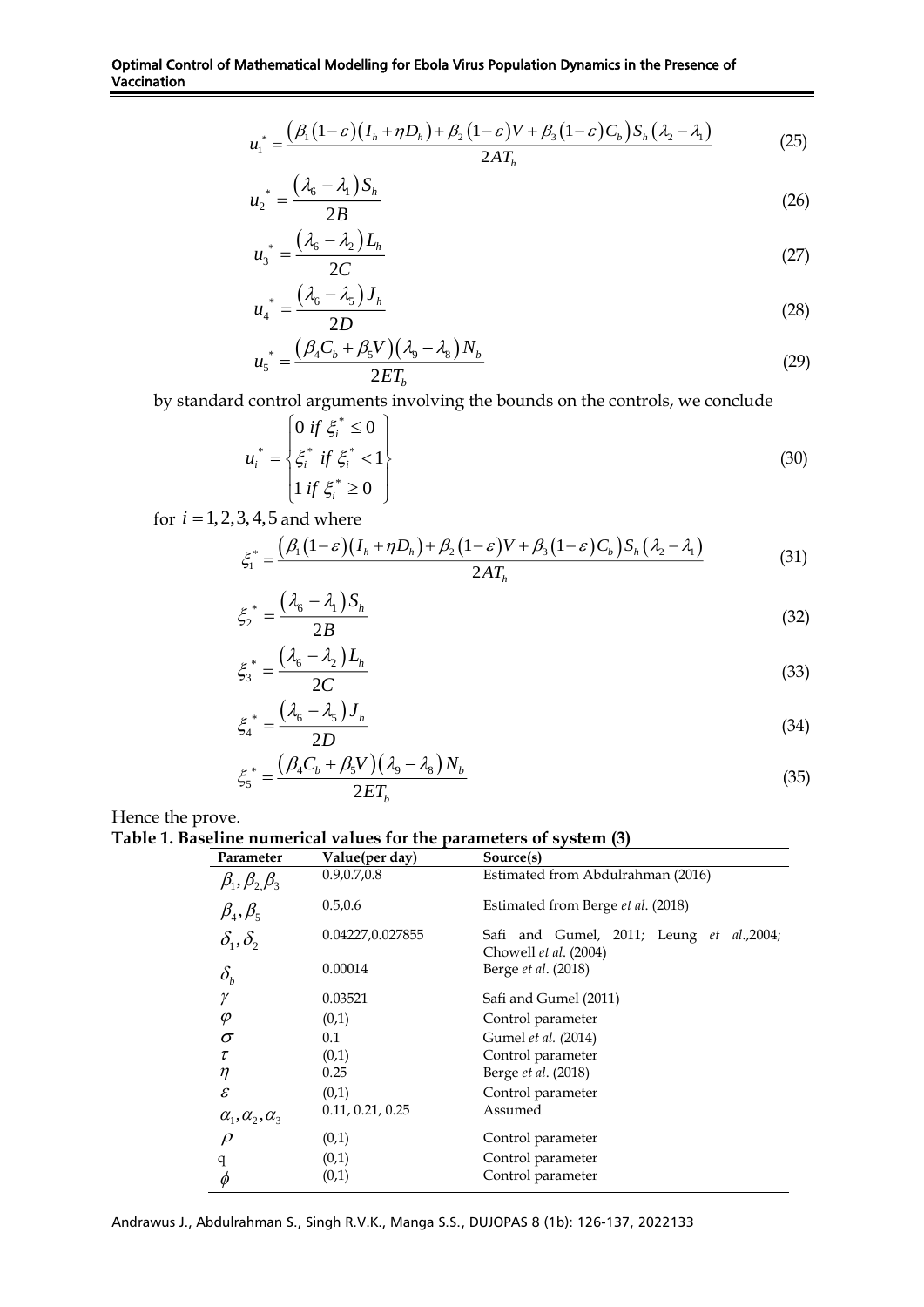| $\Lambda_h$                  | 136       | Safi and Gumel (2011)      |  |
|------------------------------|-----------|----------------------------|--|
| $\Lambda_h$                  | 10        | Berge et al., 2018         |  |
| $\mu_{\scriptscriptstyle h}$ | 0.0000351 | Safi and Gumel (2011)      |  |
| $\mu_{\scriptscriptstyle h}$ | 0.0011    | Berge <i>et al.</i> (2018) |  |

#### **Numerical Simulations**

In this section, simulations are performed under maple software in order to numerically illustrate the impact of sensitive parameters on the long run dynamics of EVD. We will simulate our model with most of the baseline parameters drawn from Table 1

#### **Optimal Control Plotting**

To determine the optimality of the model there is a need to simulate model (4) in other to minimize the cost of eradicating EBV in a society.



**Figure 1a, Figure 1b and Figure 1c are comparison of the effectiveness of the effort in preventing EBV in humans. Variables and parameters used are as in table 1.**

Fig 1a shows the Susceptible humans varying the rate of effort in preventing EBV, the susceptible reduces to a stable value and Fig 1b is showing the Infectious humans varying the rate of effort in preventing EBV the Infectious humans reduces drastically while Fig 1c is showing the Removed humans varying the rate of effort in preventing EBV the Removed humans Increases drastically.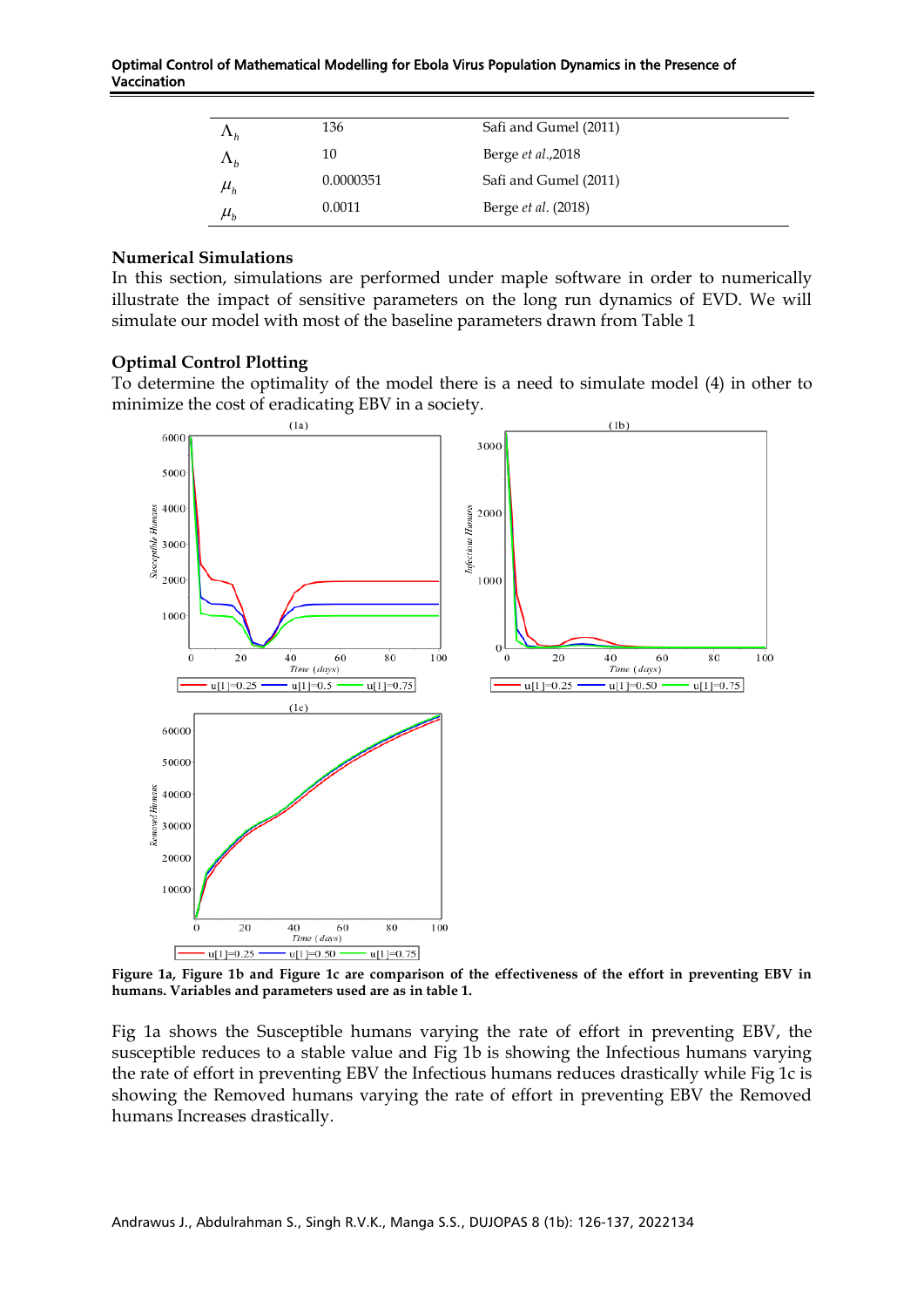



**Figure 2a, Figure 2b and Figure 2c are comparison the effectiveness of the efficacy of vaccine in preventing EBV in humans. Parameters used are as in table 1.**

Fig 2c is showing the Susceptible humans varying the rate of efficacy of vaccine in preventing EBV the susceptible reduces to a stable value and Fig 2b is showing the Infectious humans varying the rate of efficacy of vaccine in preventing EBV, the Infectious humans reduces drastically while Fig 2a is showing the Removed humans varying the rate of efficacy of vaccine in preventing EBV the Removed humans Increases drastically.



**Figure 3a and Fig 3b are comparison of effectiveness of the efficacy of Immune buster in preventing EBV in humans. Parameters used are as in Table 1.**

Fig 3a is showing the Infectious humans varying the rate of efficacy of Immune buster in preventing EBV, the Infectious humans reduces as the Immune buster increases and Fig 3b is showing the Removed humans varying the rate of efficacy of Immune buster in preventing EBV the Removed humans Increases drastically.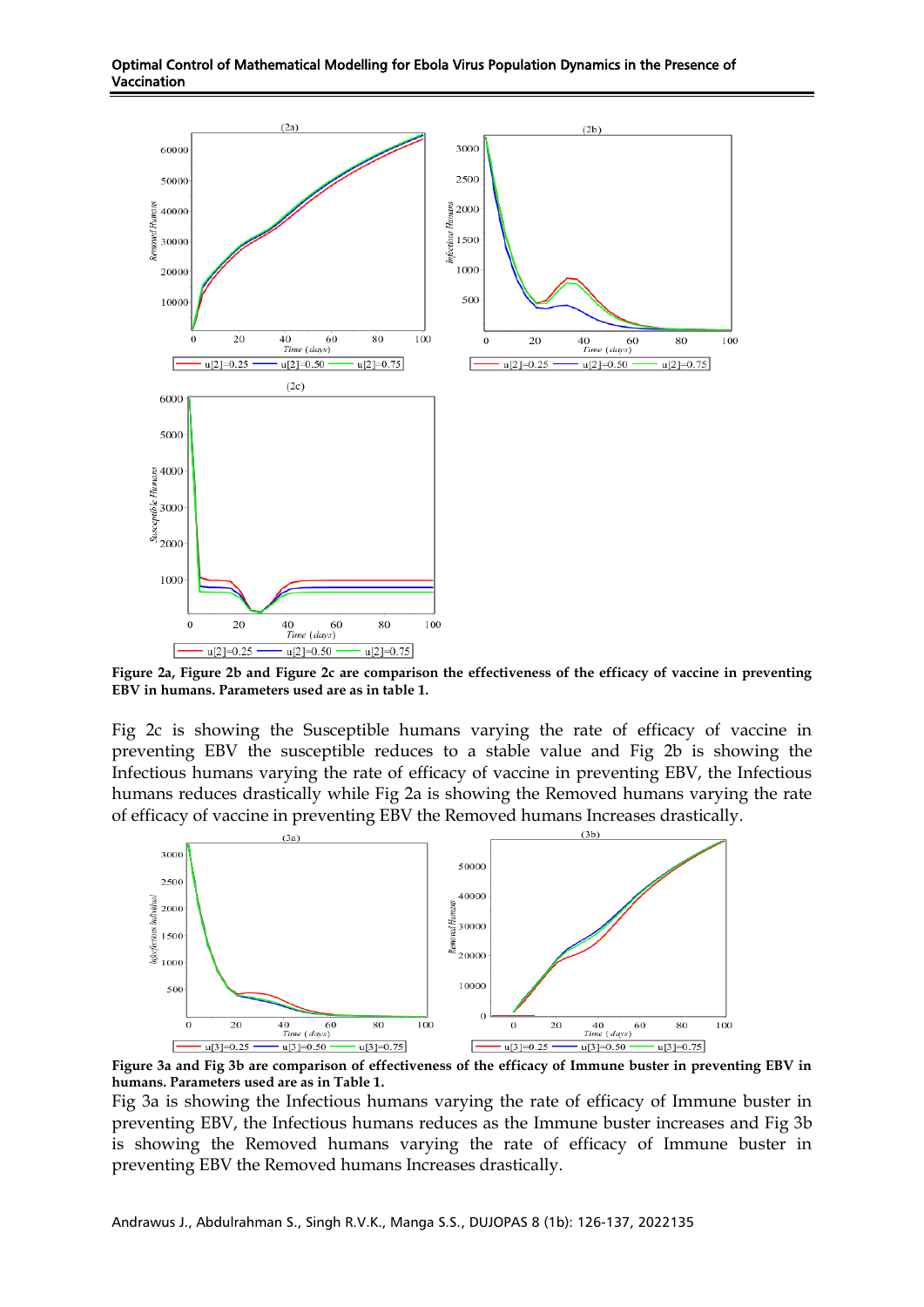### **DISCUSSION**

Many EVD mathematical models were developed and analyzed to explain human to human transmission and animals to human transmission, but very few considered vaccination and accessed its impact on the control of the disease. Also, very few considered bat to bat transmission. In this paper, we concentrate mainly on optimal control strategy (which implies efficacy of vaccination, efficacy of Immune buster and effort of preventing transmission) with a target that implementing vaccine does not lead to hundred percent vaccinations.

A qualitative optimal control analysis of model (3) was performed. In this gaze, the main results obtain are point out as follows. The result shows that applying optimal control helps in eradicating Ebola virus in the society especially when the optimal control is applied to vaccine and the effort of controlling the transmission.On the other hand, numerically, we have shown that: (1) the disease can be trash out if optimal control can be applied on vaccine. (2) the number of infected individuals decreases when the optimal control is applied on the effort of reducing transmission of Ebola virus.

## **CONCLUSION**

The above-mentioned theoretical and numerical studies suggest that vaccination alone cannot drive EVD to death but it can reduce it to the minimum. It is recommended to develop a similar model taking into account age-structure which will also help in controlling the disease, though this will leads to a large number ofdifferential equations, which can be more realistic but less mathematical tractable.

# **REFERENCES**

- Abdulrahman, N., Abdulrahman, S. and Abdulrazaq, A. (2015). A Mathematical Model forControlling the spread of Ebola virus disease in Nigeria. International Journal of Humanities and Management Sciences (IJHMS). Vol. 3(3), 2320-4044.
- Abdulrahman, S. (2016). On the Modelling of Ebola: A Case Study Nigeria: *Abacus.* 43(2),1- 13.
- Andrawus, J. and Eguda, F.Y. (2017). Analysis of a Mathematical Model to Investigate the Dynamics of Dengue Fever.*J. Appl. Sci. Environ. Manage. June 2017* Vol. 21 (4) 626- 638
- Berge, T., Lubuma, J.M., Moremedi, G.M.,Moris, N. and Kondera-Shava, G.M. (2018). A Simple Mathematical Model for Ebola in Africa. *Journal of Biological Dynamics.* Vol. 11(1), 42-74.
- Chowell, G., Castillo-Chavez, C., Fenimore, P., Kribs-Zaleta, C., Arriola, L., Hyman, J. (2004) ModelparametersandoutbreakcontrolforSARS,*Emerg.Infect.Dis*. 10(2004)1258–1263.
- Espinoza, B., Moreno, V., Bichara, D. and Castillo-Chavez, C. (2015). Assessing the Efficiency of Condom Sanitive as a Control Strategy Ebola. Or xiv:150:07415vi [q- bio.pe]
- Gumel, A.B. Safi, G.A. and San, D. (2014). Modelling strategies for controlling SARS outbreaks, *Proc. R. Soc. Ser*. B 271(2004) 2223–2232.
- Hayman, D. T. S. (2016) "Bats as Viral Reservoirs,"*AnnualReview of Virology*,vol.3,pp.77–99,
- Kalu, A.U., Agbonyim, A.N. and Agwu, A. (2016). A Mathematical Model for the Control of the Spread of Ebola Virus Disease in West Africa- A Disease Free Equilibrium Approach. *British Journal of Mathematics and Computer Science.* 12(5), 1-9.
- Lekone, P.E. and Finkenstadt, B.F. (2006). Statistical Inference in Stochastic Epidemic SEIR Model with Control Intervention. Ebola as a Case Study. *Biometrics.*62, 1170-1177.